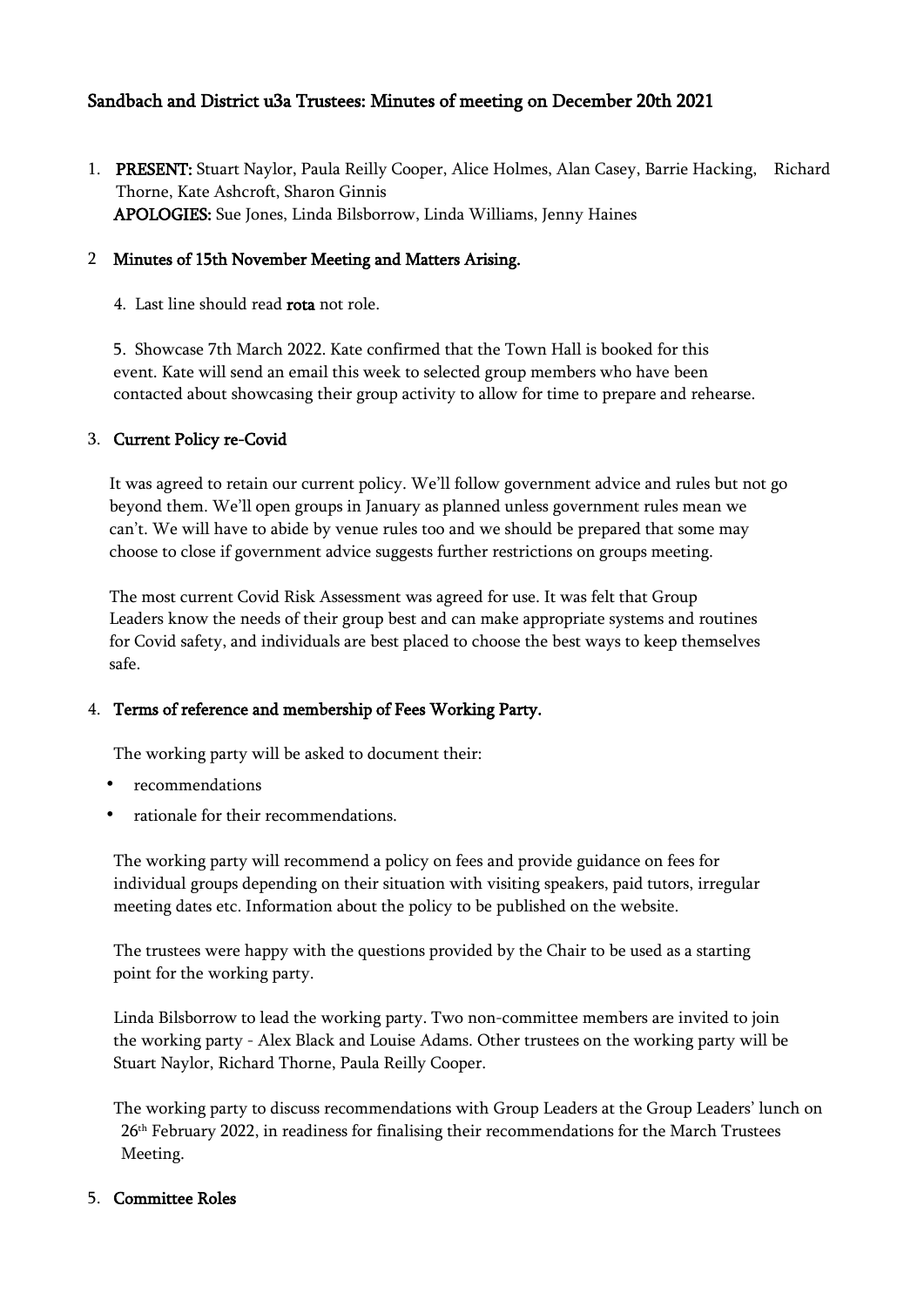Janet Davis has resigned from the committee. Sharon Ginnis has agreed to take the Venue Co-ordinators role. SG will also stay on the SWISH group and attend SWISH meetings.

### 6. Update on Groups

 Paula will email all group leaders this week with dates and relevant details to explain that - Covid permitting - group meetings will start again in January 2022.

### 7. Finance

 The issue with the Nat West Bank is concluded and we have had £250 paid into our account. This includes some compensation for the banks error.

 Richard asked that Group Leaders are given an end date for reporting all information on SWISH - perhaps to be seen as an 'end of term' deadline.

#### 8. Membership update

Barrie's report was accepted.

### 9. Trustees' Admin

- A. Calendar and information update. The trustees are aware changes may need to be made if the government advise further Covid restrictions.
- B. It was provisionally agreed that the AGM will take place on Monday 6th February 2023 at 9.30am, followed by a Members Meeting at 10.00am.
- C. Further work on the Library rota is postponed until we know more about the Covid situation.
- D. It was agreed that Paula will ask a group leader or a couple of group leaders - who regularly use the projector - to have the u3a projector and 'house' it. Group leaders are used to collecting the projector from Paula and arrangements to use the projector can continue with a new person as the 'custodian'.

# 10. AOB

 Barrie asked about renewing the satellite system used by walking groups called Find Fast. The system needs to be registered with the name of a person and a telephone number - by March 2022.

It was decided that this needs to be an item on the agenda at our January meeting.

 Membership fees to be discussed at the Trustees meeting in February to allow for the working group to meet and report back their recommendations.

 Kate has booked the Town Hall for Members Meetings. Two changes to the planned booking are to be made:

- 2nd January 2023 to be changed to 9th January 2023
- 1st May 2023 to be changed to 8th May 2023